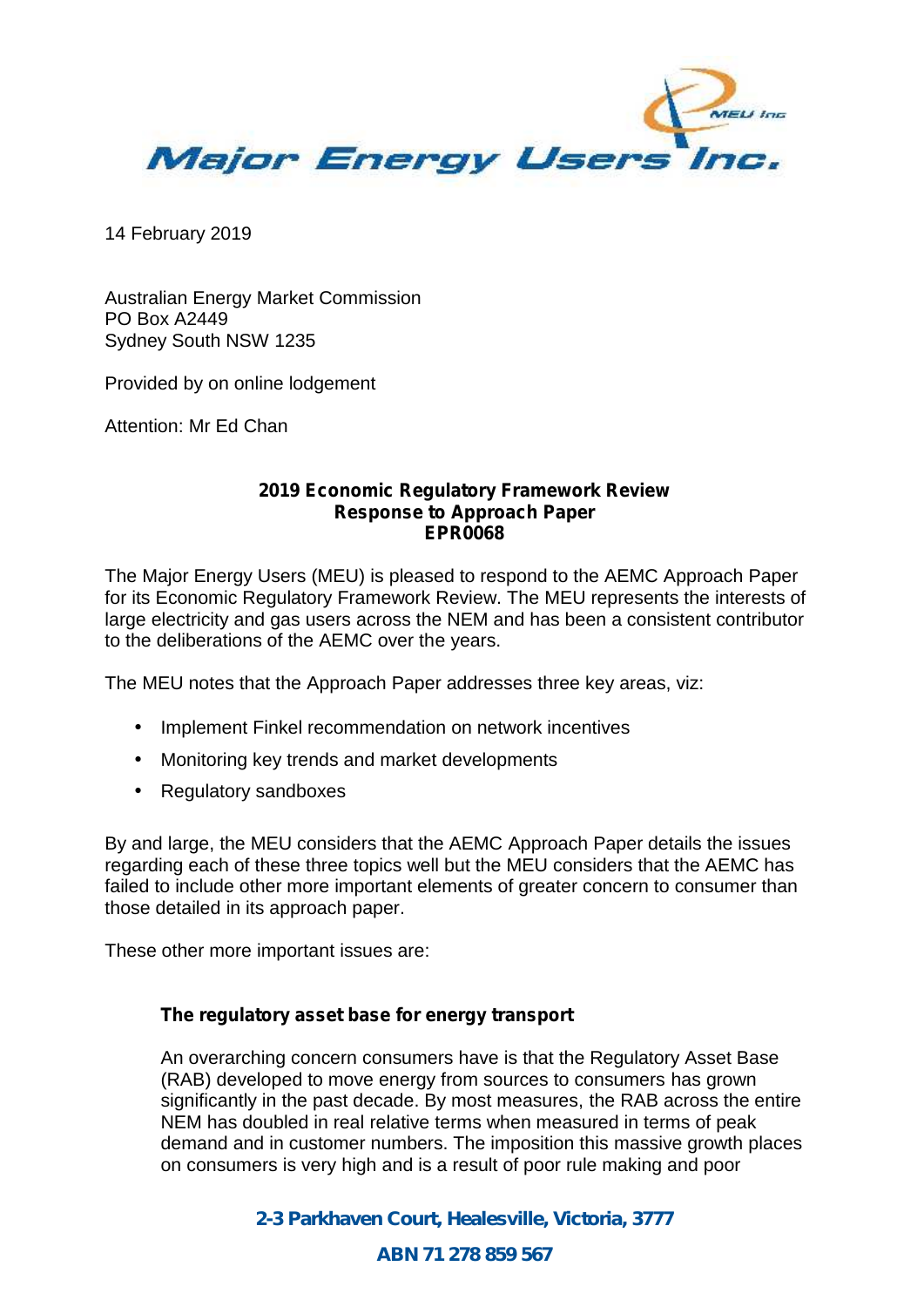forecasting of peak demand in the past. This is exemplified by the utilisation of the assets in the NEM which show a near 50% reduction over the same decade.

The MEU has observed that there have been some changes to the rules in recent years, but this has not resulted in the RAB in real relative terms falling. The continuation of a high RAB into the future is placing excessive costs on both current and future consumers at a time when few consumers (whether residential or business) can afford for this to continue. The MEU is concerned that the AEMC is only proposing to ""play at the edges" of a massive cost impost rather than to address the substantive issue that the combined RAB is just way to high and utilisation of the assets is way too low.

### **Network revenues and low WACCs**

The MEU notes that despite rates of return being at historical lows, the revenues achieved by networks seem to consistently increase, are static or show only marginal falls.

The MEU is very concerned that as rates of return move back to historical levels, the harm to future consumers will be massive. This highlights the MEU concern that the current regulatory regime does not reflect the needs of consumers

# **Incentives for networks**

While the approach paper does indicate a need to address the incentives provided to networks, in addition to the incentive identified in the approach paper – that network investments are preferred by networks over non-network solutions – there are other incentives provided to the networks that on average have consistently returned revenues to the networks that exceed the regulators forecast revenues. That this is the case was revealed by the AER in its first release of data about network profitability $^1$ .

The MEU considers that for incentives to be balanced, they should on average require consumers across all networks to not pay more, ie that bonuses should equal penalties.

The MEU also notes that networks are permitted to use the assets "paid for" by consumers but the revenue generated from such unregulated additional use is, by and large, retained by the networks. Yet if networks are fully reimbursed for providing the assets, then the additional revenue acquired from selling access to others should accrue to consumers.

 $1$  Return on Assets – Summary data- September 2018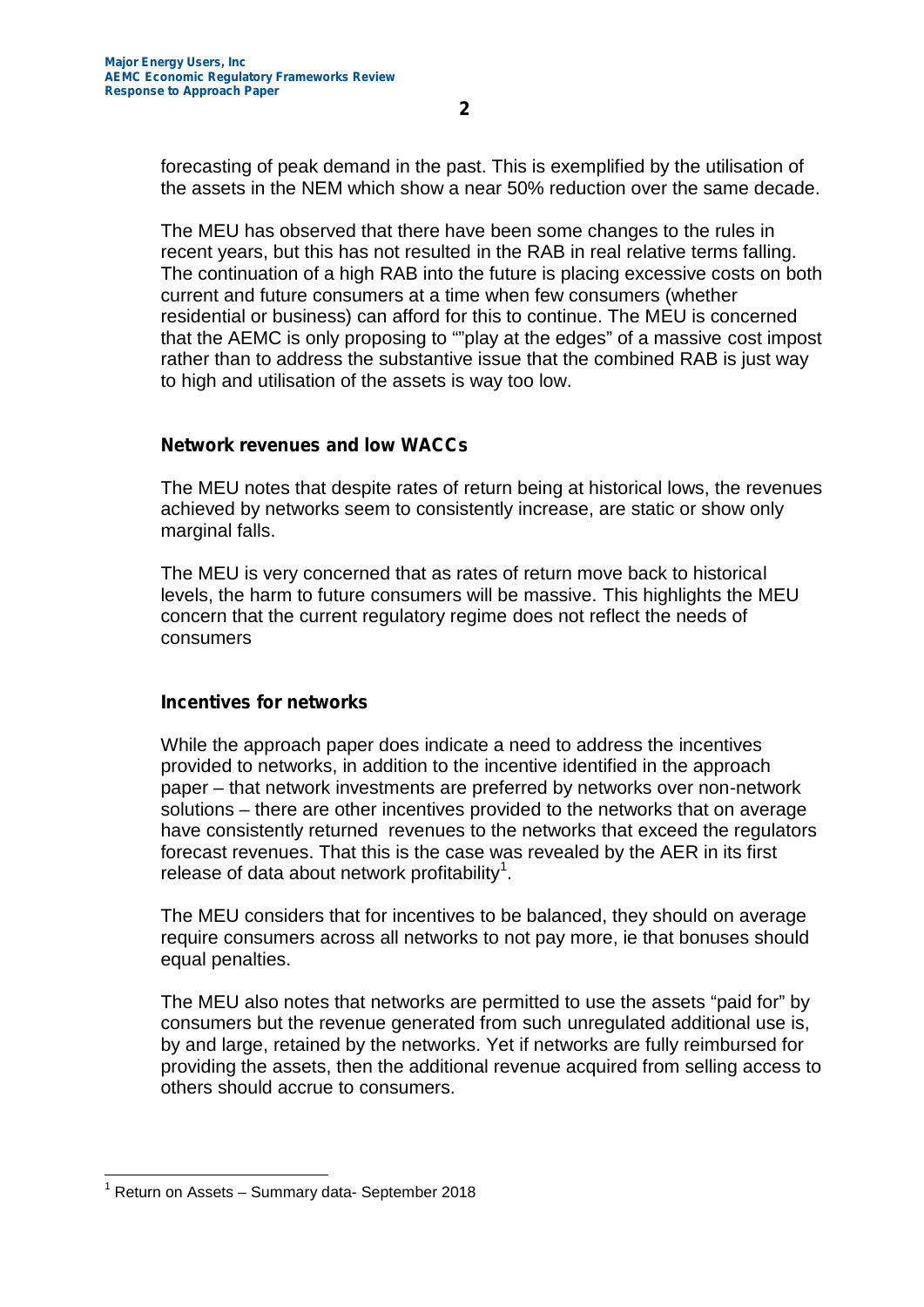While the MEU accepts that there needs to be an incentive for the networks to reduce costs for consumers, this should be limited to only part of the reward.

The MEU considers that the AEMC needs to include in its frameworks review, an improved approach to setting the incentives to provide better service rather than networks getting a bonus for just doing their job.

While the AER has argued that it's EBSS, CESS and STPIS schemes are balanced to not favour one incentive above another, this is not the case. For example

- The EBSS operates across regulatory periods yet the CESS operates within a regulatory period
- The STPIS provides an incentive to increase reliability yet consumers have long argued that they do not wish to pay more for increased reliability
- While the allowed capex is assessed and set independently of any other elements at each reset, the assumption is that the allowance is set at an efficient level. There is no ability to assess what is an efficient level for capex other than what is sought by the network. There is an underlying incentive for networks to overstate capex needs as
	- o There is a financial incentive to use less capex than allowed
	- o There is a financial disincentive not to exceed the capex allowance In contrast, opex is set based on a historically observed actual usage, which is then subject to benchmark comparisons

# **Flexibility given to networks**

Too much flexibility is given to networks regarding the regulatory processes. Networks have unilateral control many of the inputs into the regulatory bargain, often use this power to the detriment of consumers. The MEU considers that greater consistency is needed in setting key parameters and which have a significant impact on the total cost to consumers.

For example, the range of expected lives for various assets used by networks varies considerably between networks, yet the actual differences in environments experienced between networks is relatively small. But the expected asset lives have two impacts on the final costs for consumers

- Assets will be depreciated differently with increasing costs for using shorter asset lives
- Using shorter assets lives has the potential to result in premature replacement of the assets
- Shorter asset lives allows networks to claim higher capex allowances and then by not replacing the assets, resulting in a bonus for under-running the capex allowance.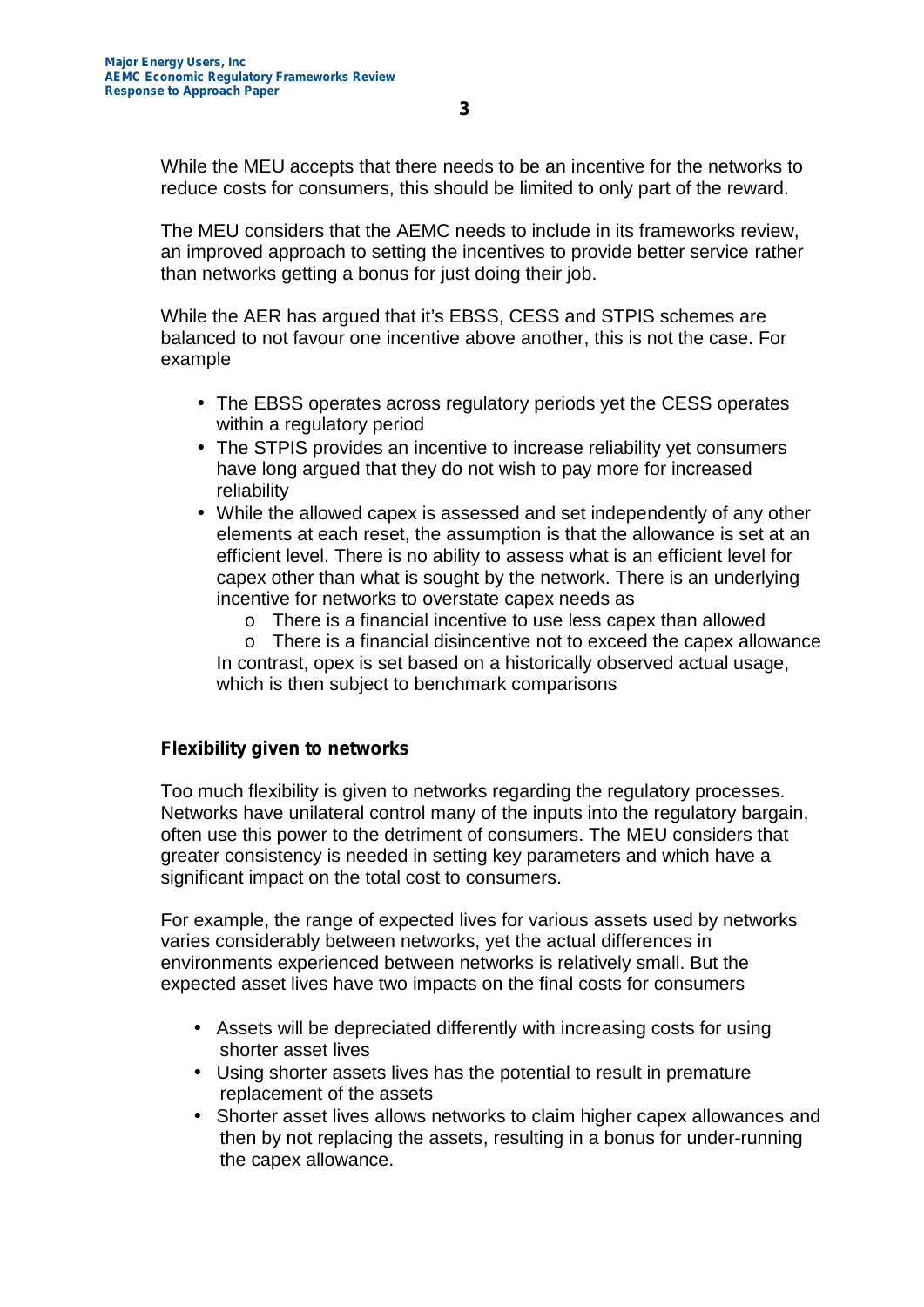Similar flexibility is given in setting tariffs which may or may not result in providing financial incentives to consumers to moderate their usage patterns. For example, many tariffs have large fixed daily charges which provide a disincentive to consumers to reduce their usage.

### **Regularity Investment Test (RIT) process**

The RIT is a cost benefit test which is controlled by the networks.

The MEU has noted that in recent RIT processes, the networks decide on the inputs to the development of the assumptions used to assess the benefits that will flow from the investment. Then the networks develop their own model to demonstrate the value of these benefits.

The first hand experiences of the MEU and its members is that getting access to detail of the inputs and assumptions to the model is difficult and access to the model itself is almost impossible. Yet without this access, much of the work of the networks can go unchallenged.

The MEU considers that conversion of the inputs and assumptions into the model and the development of the model itself needs to be carried out in a fully independent manner o the networks are not able to influence the outcome to suit their preferences.

#### **Consumer involvement in the regulatory processes**

There is an assumption made that consumers will be active in the regulatory processes, whether these are the AER processes for a reset, informed input to AEMO and AEMC processes or the processes used by networks which require consumer input. An example of these relative to the RIT process is the requirement for consumer engagement through the PSCR, PADR and PACR which are used to gain AER approval of the investment.

This assumption of informed consumer involvement is flawed in that to provide informed input requires funding. A review of the AER reset processes shows that consumer involvement in resets has fallen in recent years, consumers are expected to provide valuable consumer engagement with networks but this is limited as consumers have other priorities than providing free input to networks, especially when networks get recovery of their costs from the consumers that they are supposed to be getting input from. What is important to note is that in the RIT processes, detailed and informed input is required yet there is limited funding for this to occur.

Many of the recent changes to the rules relate to getting increased consumer involvement yet there is no recognition that this increased consumer involvement needs to be funded. Essentially, this makes the rules requiring